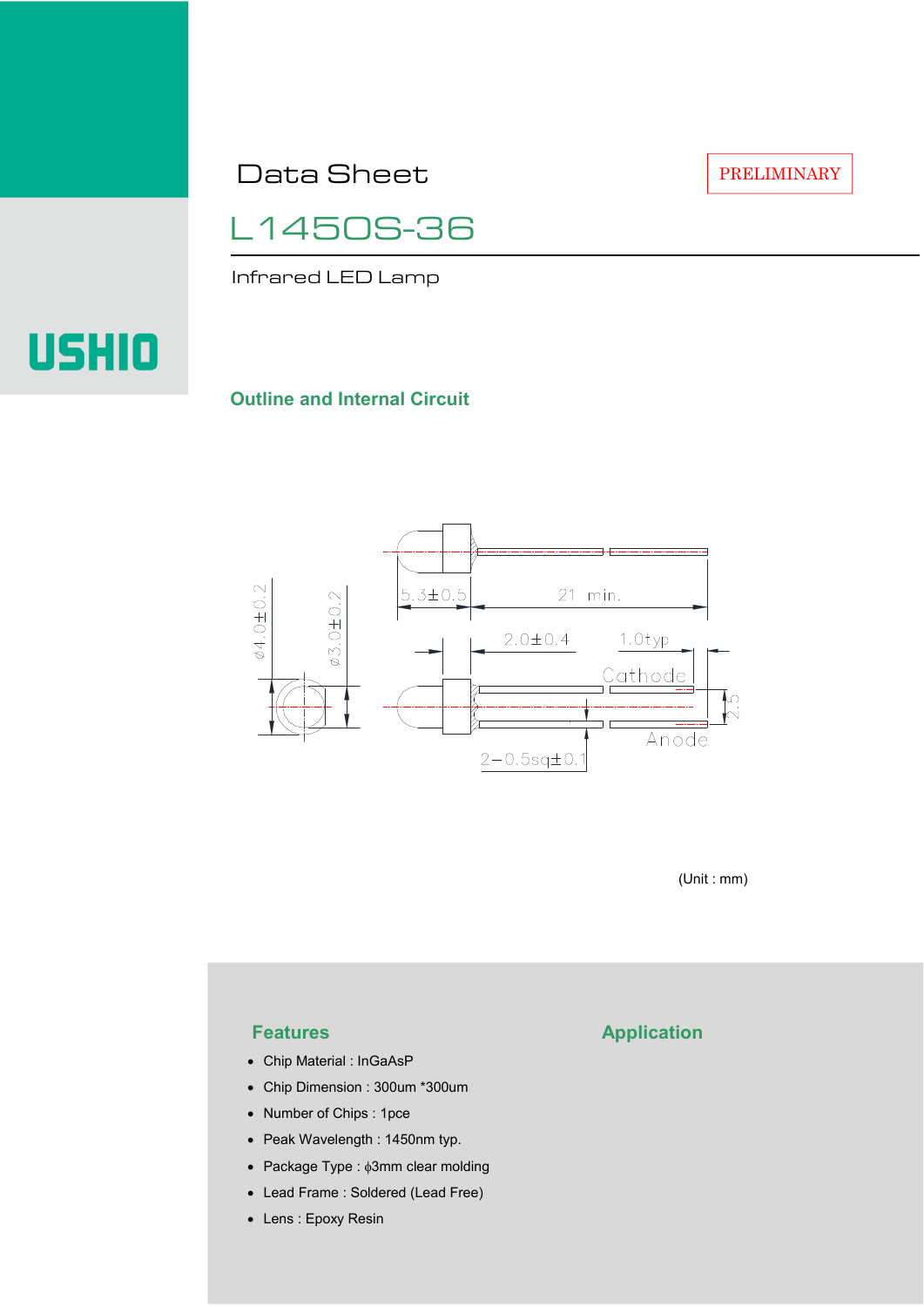

#### **Absolute Maximum Ratings (Tc=25°C)**

| <b>Item</b>                  | <b>Symbol</b> | <b>Ratings</b>  | <b>Unit</b> |
|------------------------------|---------------|-----------------|-------------|
| Power Dissipation            | <b>PD</b>     | 130             | mW          |
| <b>Forward Current</b>       | IF            | 100             | mA          |
| <b>Pulse Forward Current</b> | <b>IFP</b>    | 1000            | mA          |
| Reverse Voltage              | VR.           | $\overline{5}$  | $\vee$      |
| <b>Thermal Resistance</b>    | Rthja         | 250             | K/W         |
| Junction Temperature         | Tj            | 120             | $^{\circ}C$ |
| <b>Operating Temperature</b> | Topr          | $-40 \sim +100$ | $^{\circ}C$ |
| Storage Temperature          | Tstg          | $-40 - +100$    | $^{\circ}C$ |
| <b>Soldering Temperature</b> | <b>TSOL</b>   | 265             | $^{\circ}C$ |

‡Pulse Forward Current condition : Duty 1% and Pulse Width=10us.

‡Soldering condition : Soldering condition must be completed with 3 seconds at 265°C.

### **Optical and Electrical Characteristics (Tc=25°C)**

| <b>Parameter</b>            | <b>Symbol</b>    | <b>Min</b> | <b>Typ</b> | <b>Max</b> | <b>Unit</b> | <b>Test Condition</b> |
|-----------------------------|------------------|------------|------------|------------|-------------|-----------------------|
| Forward Voltage             | <b>VF</b>        |            | 0.9        | 1.3        | $\vee$      | IF=50mA               |
|                             | <b>VFP</b>       |            | 1.7        |            |             | $IFP=1A$              |
| <b>Total Radiated Power</b> | P <sub>O</sub>   |            | 4.8        |            | mW          | $IF=50mA$             |
|                             |                  |            | 30         |            |             | $IFP=1A$              |
| Radiant Intensity           | IE               |            | 10         |            | mW/sr       | $IF=50mA$             |
|                             |                  |            | 62         |            |             | $IFP=1A$              |
| Peak Wavelength             | $\lambda$ p      | 1400       |            | 1500       | nm          | $IF=50mA$             |
| <b>Half Width</b>           | $\Delta \lambda$ |            | 110        |            | nm          | $IF=50mA$             |
| Viewing Half Angle          | $\theta$ 1/2     |            | ±35        |            | deg.        | $IF=50mA$             |
| <b>Rise Time</b>            | tr               |            | 30         |            | ns          | $IF=50mA$             |
| Fall Time                   | tf               |            | 70         |            | ns          | $IF=50mA$             |

‡Radiated Power is measured by G8370-85.

‡Radiant Intensity is measured by Ando Optical Multi Meter AQ2140 & AQ2742.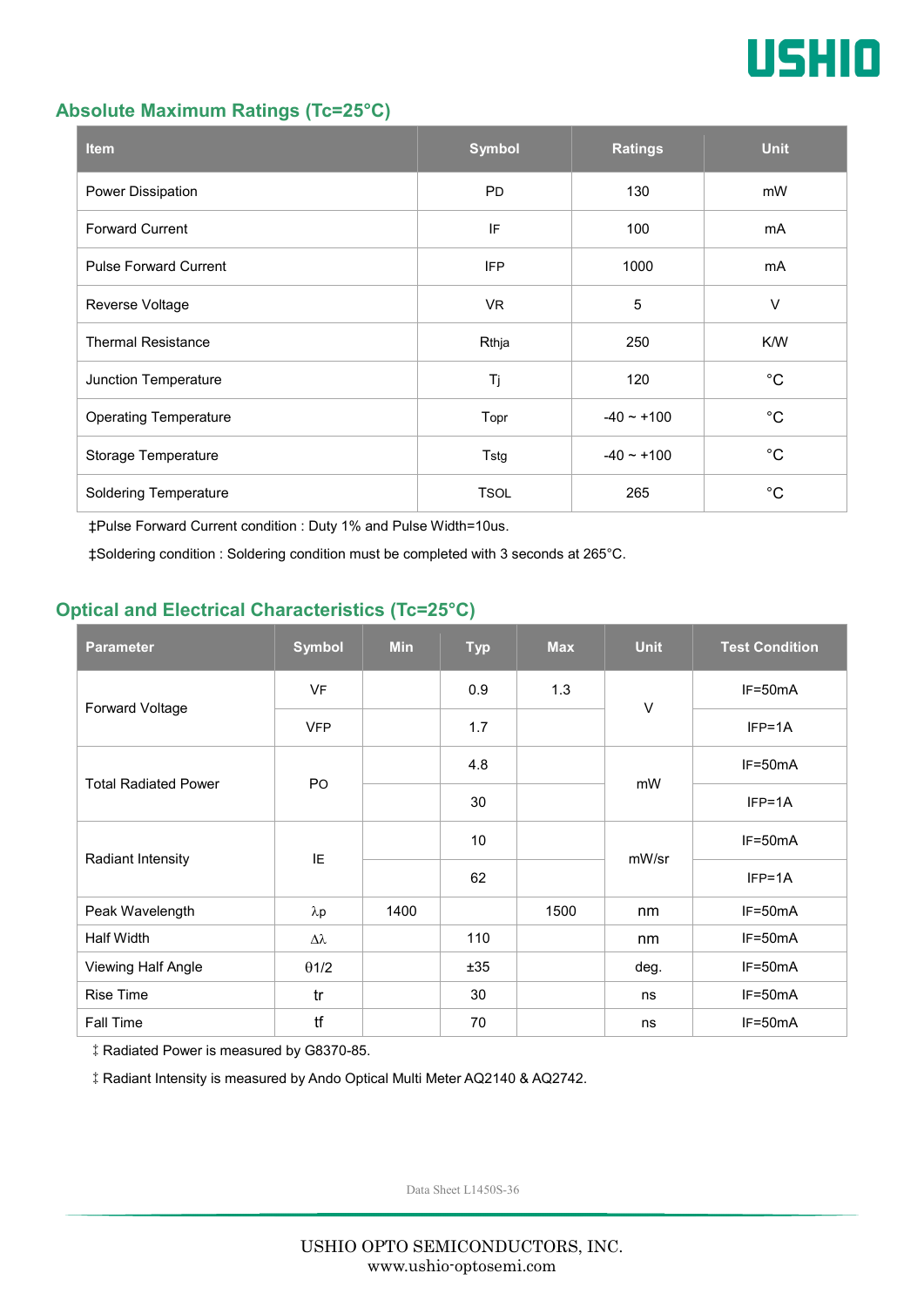

#### **Typical Characteristic Curves**

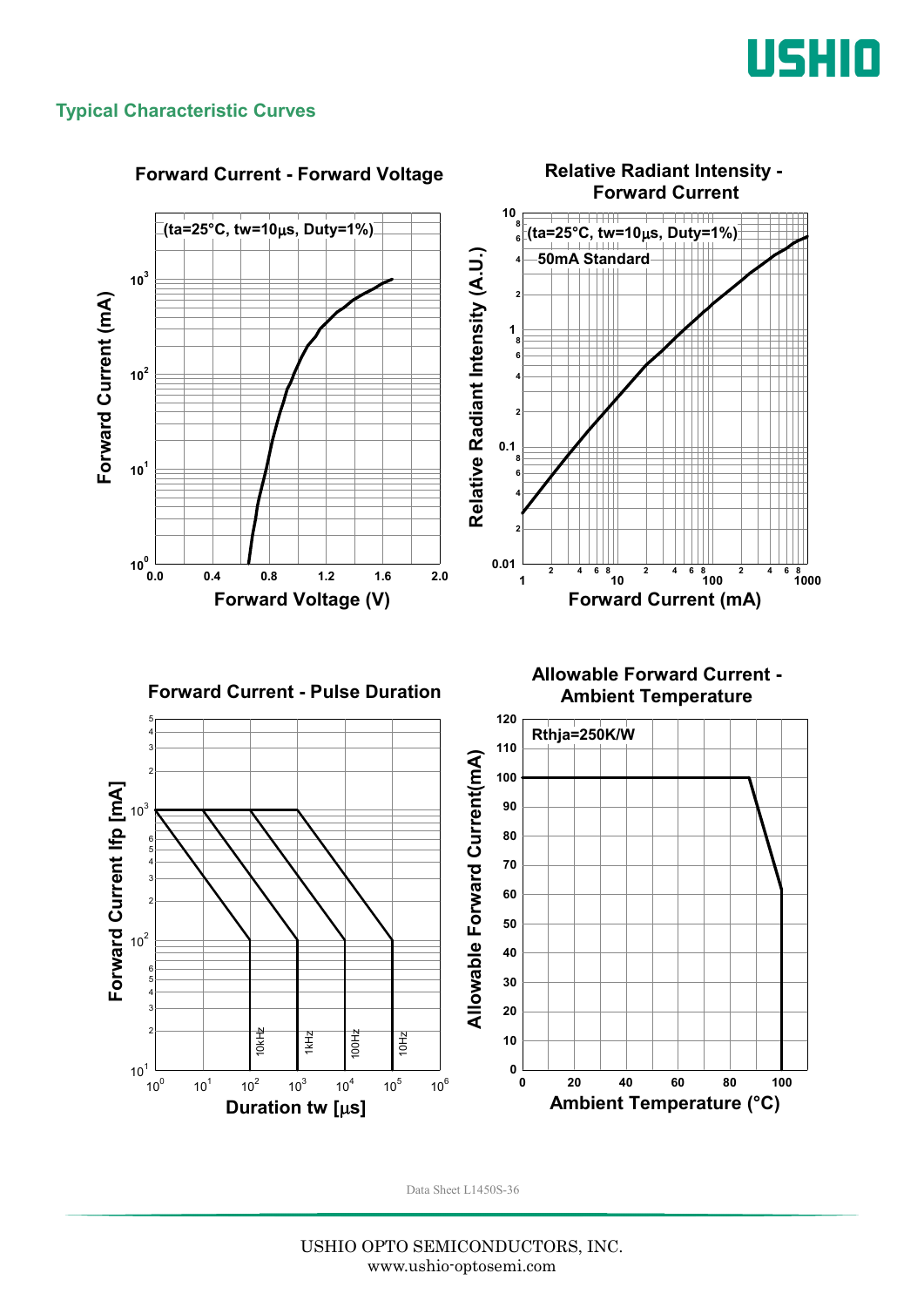



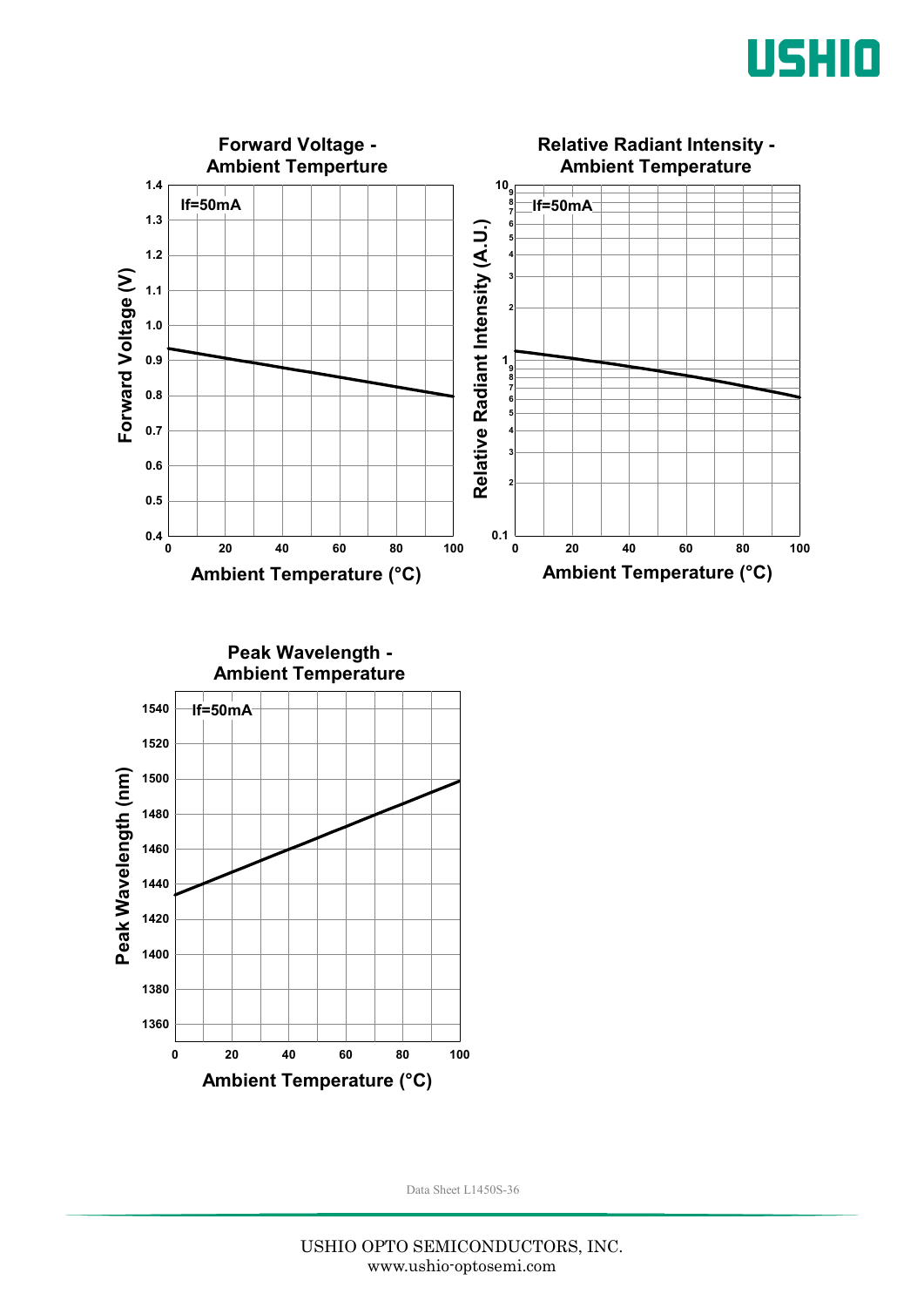